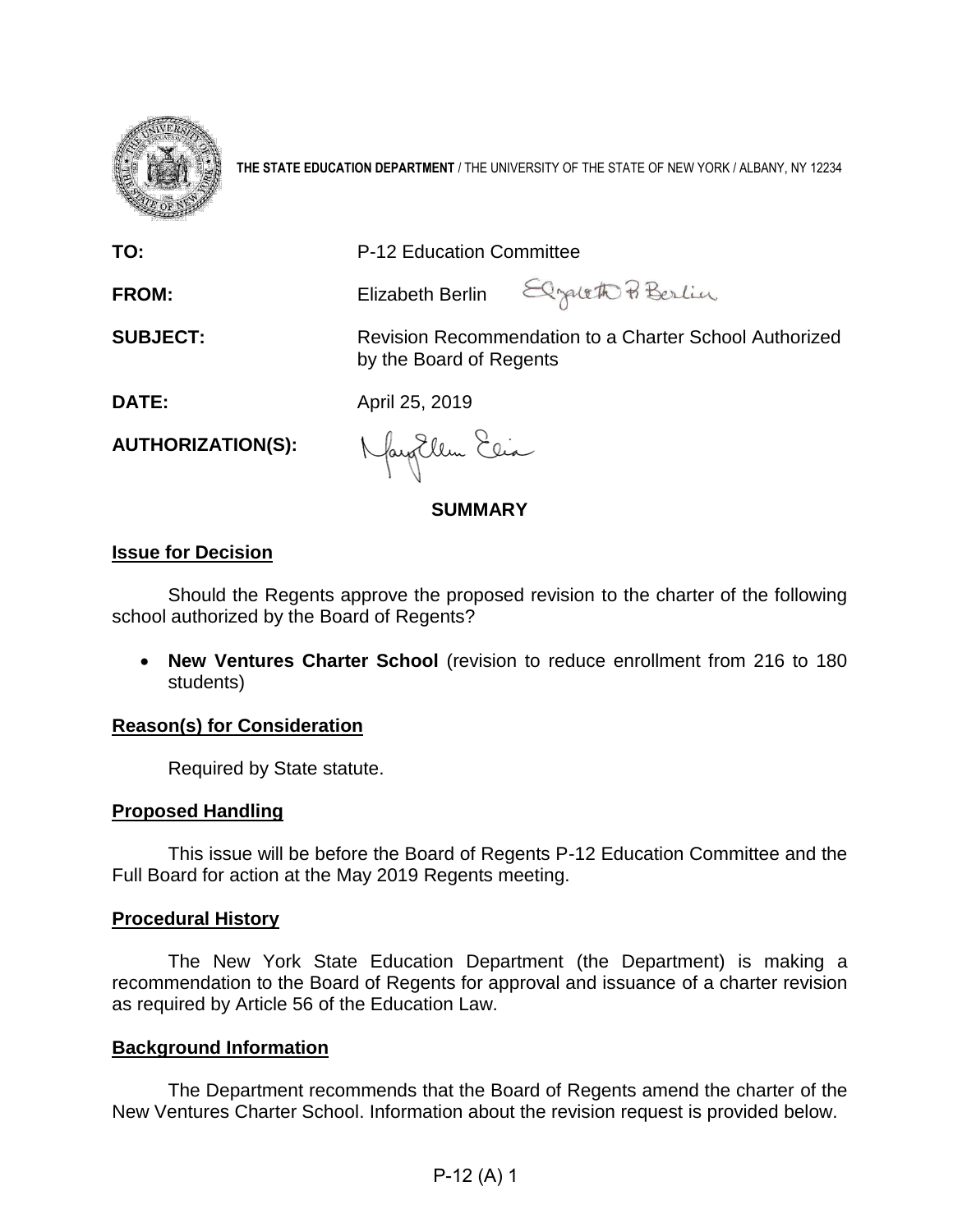# **Related Regents Items**

## **New Ventures Charter School**

## [November 2014 Initial Charter](http://www.regents.nysed.gov/common/regents/files/1114p12a3.pdf)

http://www.regents.nysed.gov/common/regents/files/1114p12a3.pdf

## [March 2017 Merger Revision](https://www.regents.nysed.gov/common/regents/files/417p12a4.pdf)

https://www.regents.nysed.gov/common/regents/files/417p12a4.pdf

## **Recommendation**

VOTED: That the Board of Regents finds that: (1) the charter school meets the requirements set out in Article 56 of the Education Law, and all other applicable laws, rules and regulations; (2) the charter school can demonstrate the ability to operate in an educationally and fiscally sound manner; (3) granting the request to amend the charter is likely to improve student learning and achievement and materially further the purposes set out in subdivision two of section twenty-eight hundred fifty of Article 56 of the Education Law; and (4) granting the request to amend the charter will have a significant educational benefit to the students expected to attend the charter school, and the Board of Regents therefore approves the charter revision for **New Ventures Charter School** and amends the provisional charter accordingly.

## **Timetable for Implementation**

The Regents action for **New Ventures Charter School** will become effective immediately.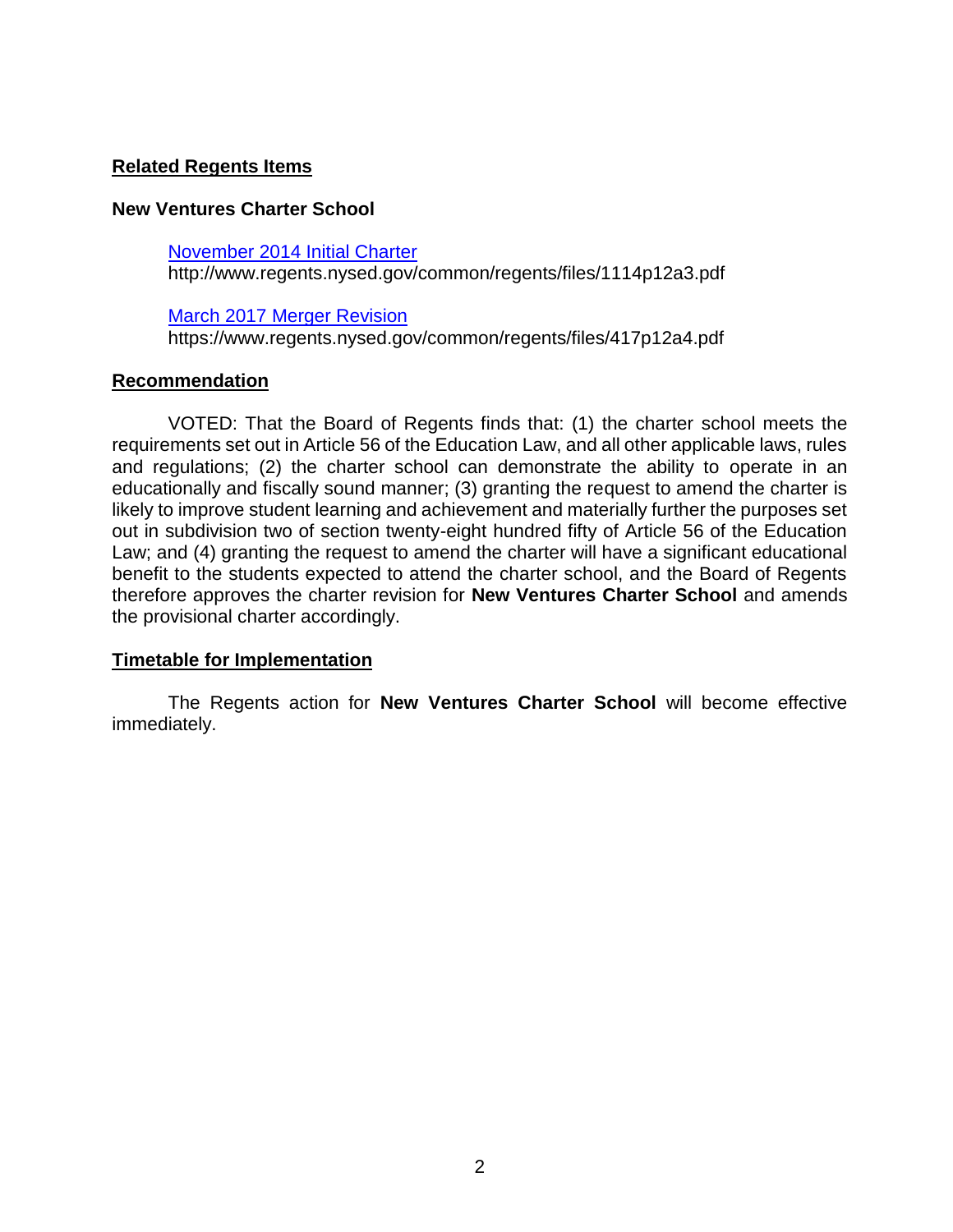#### **New Ventures Charter School**

| <b>Name of Charter School</b>                                         | New Ventures Charter School                                                                                                                                                                                                                                                                                                                                                                                                                                                                                                                                                                                                                                      |  |  |  |  |
|-----------------------------------------------------------------------|------------------------------------------------------------------------------------------------------------------------------------------------------------------------------------------------------------------------------------------------------------------------------------------------------------------------------------------------------------------------------------------------------------------------------------------------------------------------------------------------------------------------------------------------------------------------------------------------------------------------------------------------------------------|--|--|--|--|
| <b>Board Chair</b>                                                    | lDeborah Miller                                                                                                                                                                                                                                                                                                                                                                                                                                                                                                                                                                                                                                                  |  |  |  |  |
| <b>District of Location</b>                                           | NYC CSD 31 (Staten Island - Private Space)                                                                                                                                                                                                                                                                                                                                                                                                                                                                                                                                                                                                                       |  |  |  |  |
| <b>Fall 2015</b><br><b>Opening Month/Year</b>                         |                                                                                                                                                                                                                                                                                                                                                                                                                                                                                                                                                                                                                                                                  |  |  |  |  |
| <b>Current Charter Term</b>                                           | July 06, 2015 - June 30, 2020                                                                                                                                                                                                                                                                                                                                                                                                                                                                                                                                                                                                                                    |  |  |  |  |
| <b>Management Company</b>                                             | Integration Charter Schools                                                                                                                                                                                                                                                                                                                                                                                                                                                                                                                                                                                                                                      |  |  |  |  |
| <b>Maximum Approved Grade</b><br>Levels/<br><b>Number of Students</b> | Grades 10-12/216 students                                                                                                                                                                                                                                                                                                                                                                                                                                                                                                                                                                                                                                        |  |  |  |  |
| <b>Mission</b>                                                        | The mission of New Ventures Charter School (NVCS) is to create a learning<br>community in which all students, including those living in challenging<br>economic circumstances and those living with emotional challenges and<br>other disabilities, develop the skills and social fluency to lead fulfilling and<br>contributive lives in their communities. Toward this end, NVCS will promote<br>college and career readiness for over-age and under-credited, disconnected<br>and at-risk youth aged 16 - 21 living on Staten Island, enabling them to<br>graduate from high school prepared to excel in their academic,<br>professional, and personal lives. |  |  |  |  |
| <b>Proposed Revisions</b>                                             | <b>Enrollment reduction from 216 to 180 students</b>                                                                                                                                                                                                                                                                                                                                                                                                                                                                                                                                                                                                             |  |  |  |  |

#### **Table 1: School Summary**

In November 2014 the Board of Regents approved and chartered the New Ventures Charter School (the "school") in the NYC CSD 31 – Staten Island.

The school's trustees request that the Board of Regents approve a material revision to its charter to allow it to reduce enrollment from 216 to 180 students. The school is located in a private space facility. As New Ventures Charter School has an educational program focused on serving over-aged, under-credited students, and due to the fact that a large percentage of the students they enroll are graduating at a faster rate than the school originally envisioned, the school seeks to reduce enrollment to align with its current enrollment pattern.

|                                            | Year 1<br>2015-2016 | Year 2<br>2016-2017 | Year 3<br>2017-2018 | Year 4<br>2018-2019 | Year 5<br>2019-2020 |
|--------------------------------------------|---------------------|---------------------|---------------------|---------------------|---------------------|
| Grade<br>Configuration                     | Grades 10 - 12      | Grades 10 - 12      | Grades 10 - 12      | Grades 10 - 12      | Grades 10 - 12      |
| <b>Total Approved</b><br><b>Enrollment</b> | 60                  | 150                 | 175                 | 200                 | 216                 |

|  | Table 1 New Ventures Charter School Approved Enrollment For the Current Charter Term |
|--|--------------------------------------------------------------------------------------|
|--|--------------------------------------------------------------------------------------|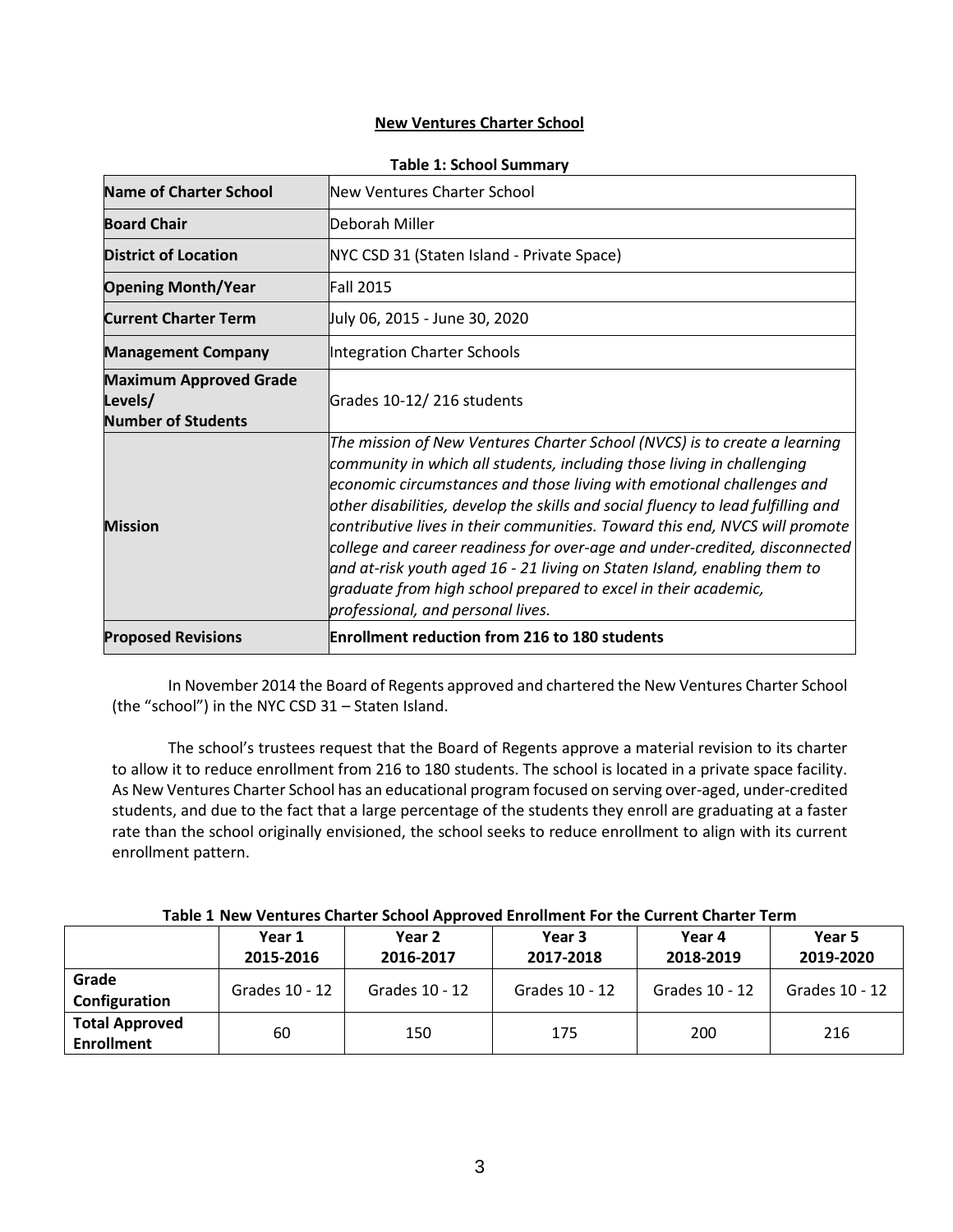|                                  | Year 4<br>2018-2019 | Year 5<br>2019-2020 |
|----------------------------------|---------------------|---------------------|
| <b>Grade Configuration</b>       | Grades 10-12        | Grades 10-12        |
| <b>Total Approved Enrollment</b> | 144                 | 180                 |

#### **Table 2: New Ventures Charter School Proposed Enrollment for the Remainder of the Current Charter Term**

## **Table 3: New Ventures Charter School's Academic Achievement High School 6-Year Graduation Rates**

|             |              | Charter Total<br>Cohort | New Ventures<br>უ | NYS Target | Differential to<br>NYS Target |  |
|-------------|--------------|-------------------------|-------------------|------------|-------------------------------|--|
| 2011 Cohort | All Students | 14                      | 36%               | 80%        | $-44$                         |  |
|             | SWD          | 7                       | 57%               | 80%        | $-23$                         |  |
|             | ED           | 9                       | 44%               | 80%        | $-36$                         |  |
| 2012 Cohort | All Students | 23                      | 74%               | 80%        | $-6$                          |  |
|             | SWD          | 12                      | 58%               | 80%        | $-22$                         |  |
|             | ED           | 12                      | 75%               | 80%        | $-5$                          |  |

*\*See NOTES (2), (3), (5), and (7) below.*

#### **Table 4: New Ventures Charter School's Academic Achievement High School 5-Year Graduation Rates**

|             |                     | Charter Tota<br>Cohort | New Ventures<br>უ | NYS Target | Differential to<br>NYS Target |
|-------------|---------------------|------------------------|-------------------|------------|-------------------------------|
|             | All Students        | 12                     | 25%               | 80%        | -55                           |
| 2011 Cohort | <b>SWD</b>          | 5                      | 40%               | 80%        | $-40$                         |
|             | ED                  | 8                      | 25%               | 80%        | $-55$                         |
| 2012 Cohort | <b>All Students</b> | 24                     | 63%               | 80%        | $-17$                         |
|             | <b>SWD</b>          | 14                     | 50%               | 80%        | $-30$                         |
|             | <b>ED</b>           | 13                     | 62%               | 80%        | $-18$                         |
| 2013 Cohort | <b>All Students</b> | 58                     | 55%               | 80%        | $-25$                         |
|             | <b>SWD</b>          | 23                     | 52%               | 80%        | $-28$                         |
|             | <b>ED</b>           | 25                     | 44%               | 80%        | -36                           |

*\*See NOTES (2), (3), (5), and (7) below.*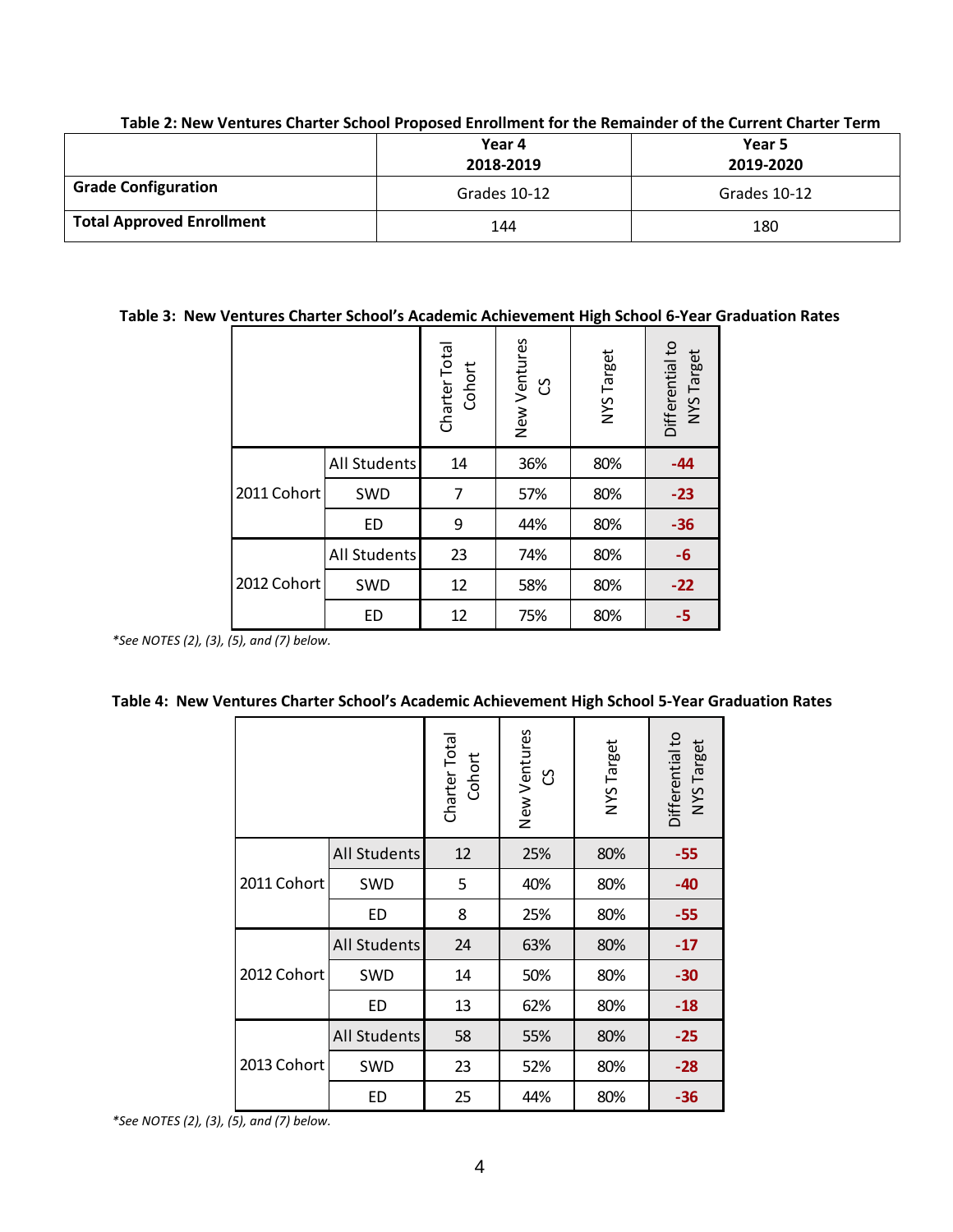**Table 5: New Ventures Charter School's Academic Achievement High School 4-Year Graduation Rates**

|             |                     | Charter Tota<br>Cohort | New Ventures<br>უ | NYS Target | Differential to<br>NYS Target |
|-------------|---------------------|------------------------|-------------------|------------|-------------------------------|
|             | <b>All Students</b> | 23                     | 17%               | 80%        | -63                           |
| 2012 Cohort | <b>SWD</b>          | 12                     | 17%               | 80%        | -63                           |
|             | ED                  | 16                     | 13%               | 80%        | $-67$                         |
|             | All Students        | 51                     | 18%               | 80%        | $-62$                         |
| 2013 Cohort | SWD                 | 19                     | 26%               | 80%        | -54                           |
|             | ED                  | 27                     | 19%               | 80%        | $-61$                         |
| 2014 Cohort | All Students        | 52                     | 31%               | 80%        | -49                           |
|             | SWD                 | 17                     | 29%               | 80%        | $-51$                         |
|             | ED                  | 34                     | 26%               | 80%        | $-54$                         |

*\*See NOTES (2), (3), (5), and (7) below.*

#### *Notes:*

*(1) Data in the table represents tested students in respective subgroups who scored proficiently (level 3 or above) on each NYS assessment.*

*(2) For the students with disabilities, both current and former members of this subgroup have been combined.*

*(3) In some cases, the number of students in a subgroup was <5 students. For those subgroups, pursuant to NYSED business rules, the data was suppressed, and the subgroup category was not included for the applicable metric.*

*(4) Data in the table above represents students within their respective subgroups who passed the Annual Regents or equivalents (score of 65 or better).*

*(5) Graduation rates reported are as of August.*

*(6) Data in the table above represents a comparison between those grades served in the charter school to only those same grades in the district.*

*(7) A "." in any table indicates that the data was suppressed, no student sat for the exam, or the exam was not given.*